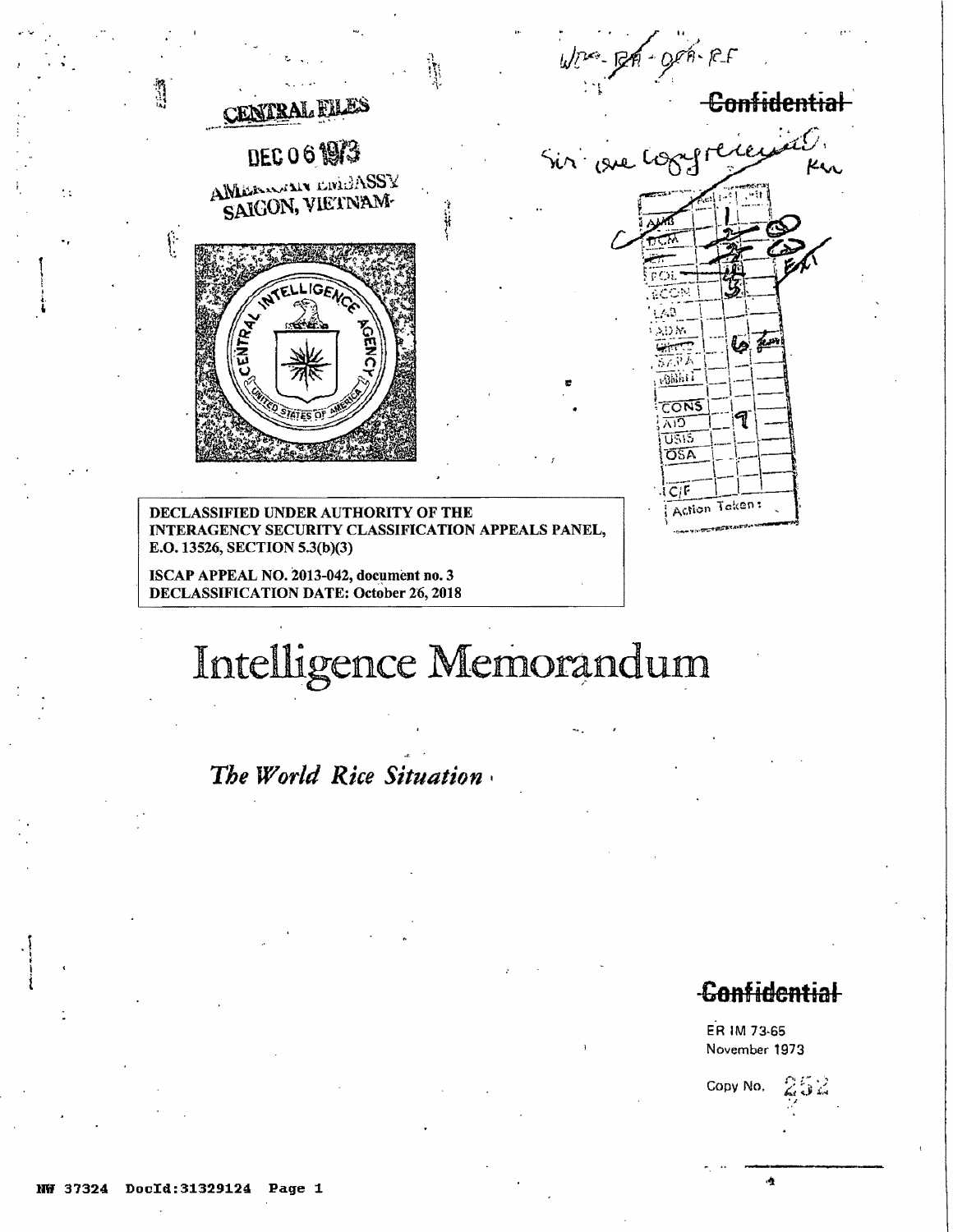# WARNING

This document contains information affecting the national defense of the United States, within the meaning of Title 18, sections 793 and 794, of the US Code, as amended. Its transmission or revelation of its contents to or receipt by an unauthorized person is prohibited by law.



 $\cdot$ 

机动轮 电线管轴线 绿线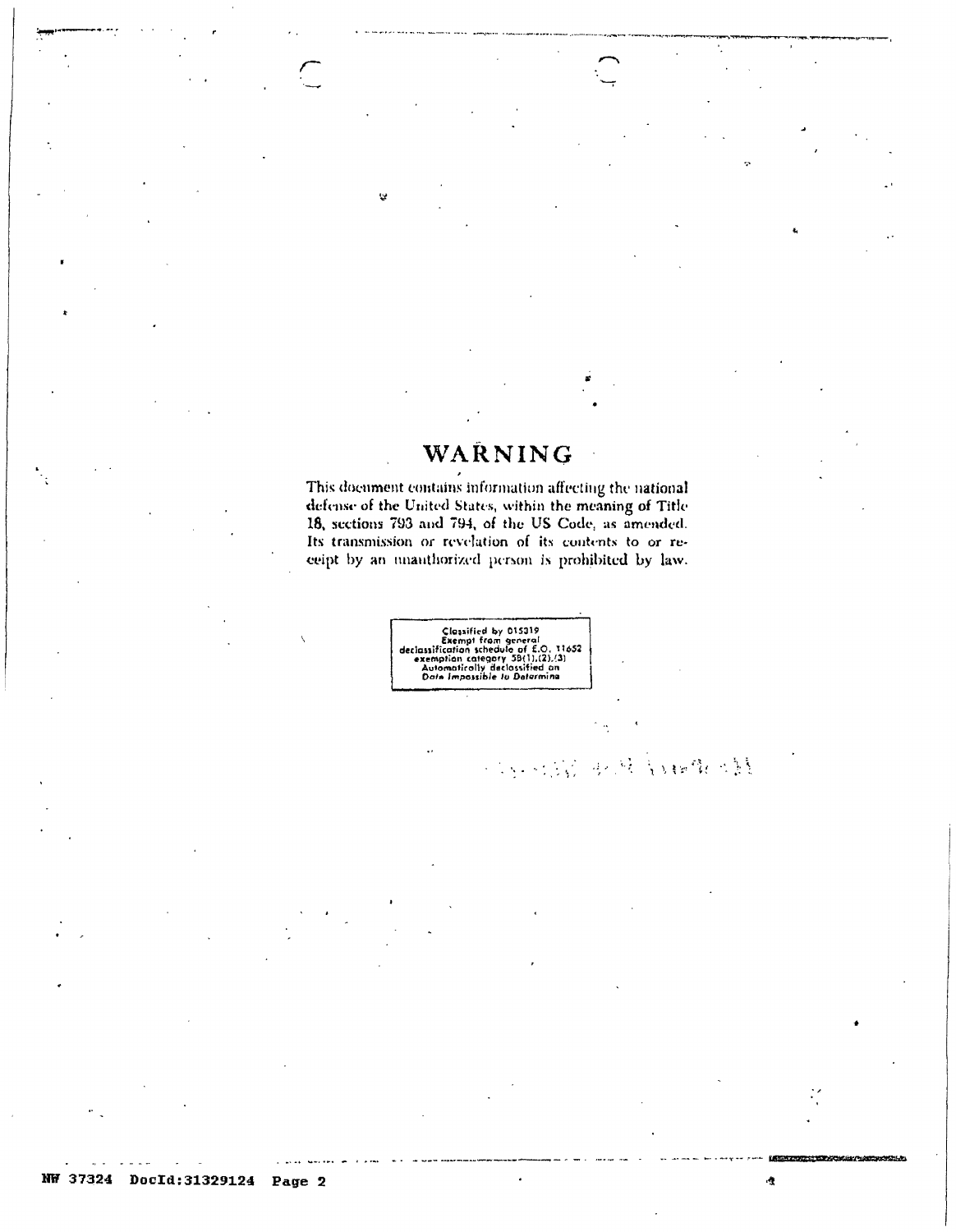## <del>SONFIDENTIAL</del>

November 1973



The World Rice Situation

Since mid-1970, world rice production has declined, stocks in all countries have been drawn down, importing countries have been left with unfilled demand, and prices have moved up sharply. The harvest that began in August in the United States and in October in Asia is expected to bring at least temporary relief. Output will not be adequate to rebuild stocks, however, and another period of short supplies is expected in mid-1974.

Following the bumper crop of 200 million metric tons (excluding China and North Vietnam) in 1969/70, world rice output declined by about 9% to 182 million tons in 1972/73. The downturn reflected production cutbacks by some exporting countries and poor rice-growing weather, crop discase, war, and pricing problems in a number of Asian countries where most of the rice is grown and consumed. Production in the current crop year is expected to return to about 200 million tons as a result of improved weather in Asia and increases in the area planted around the world.

With less than 5% of production normally entering international trade, the export market quickly moved from a situation of surplus stocks and depressed prices in early 1971 to the lowest stocks and highest prices on record by mid-1973. As a result, many importing countries had to shift to other grains to feed their populations. By drawing on the current harvest, the United States – the largest exporter – will be able to maintain exports in 1973 at nearly 2 million tons, but total world exports will be only about 6.5 million tons. Exports may reach 7.4 million tons in 1974.

Although prices are now falling some and probably will decline further in early 1974, world demand will continue to press hard on supplies, and prices may move up again before the next crop becomes available in the latter part of 1974. Demand for US exports on concessionary terms will continue to be high, but the rice may not be available at reasonable prices.

The longer range outlook is for continued sharp fluctuations in the world rice market. Even with increased use of high-yielding seeds, rice output in Asia probably will increase by only about 3% annually. A number of countries will remain heavily dependent on imports, especially in years of poor crops.

Note: Comments and queries regarding this memorandum are welcomed. They may be directed to of the Office of Economic Research, Code 143, Extension 7101.

Withheld under statutory authority of the Central Intelligence Agency Act of 1949 (50 U.S.C., section 3507)

<del>CONFIDENTIAL</del>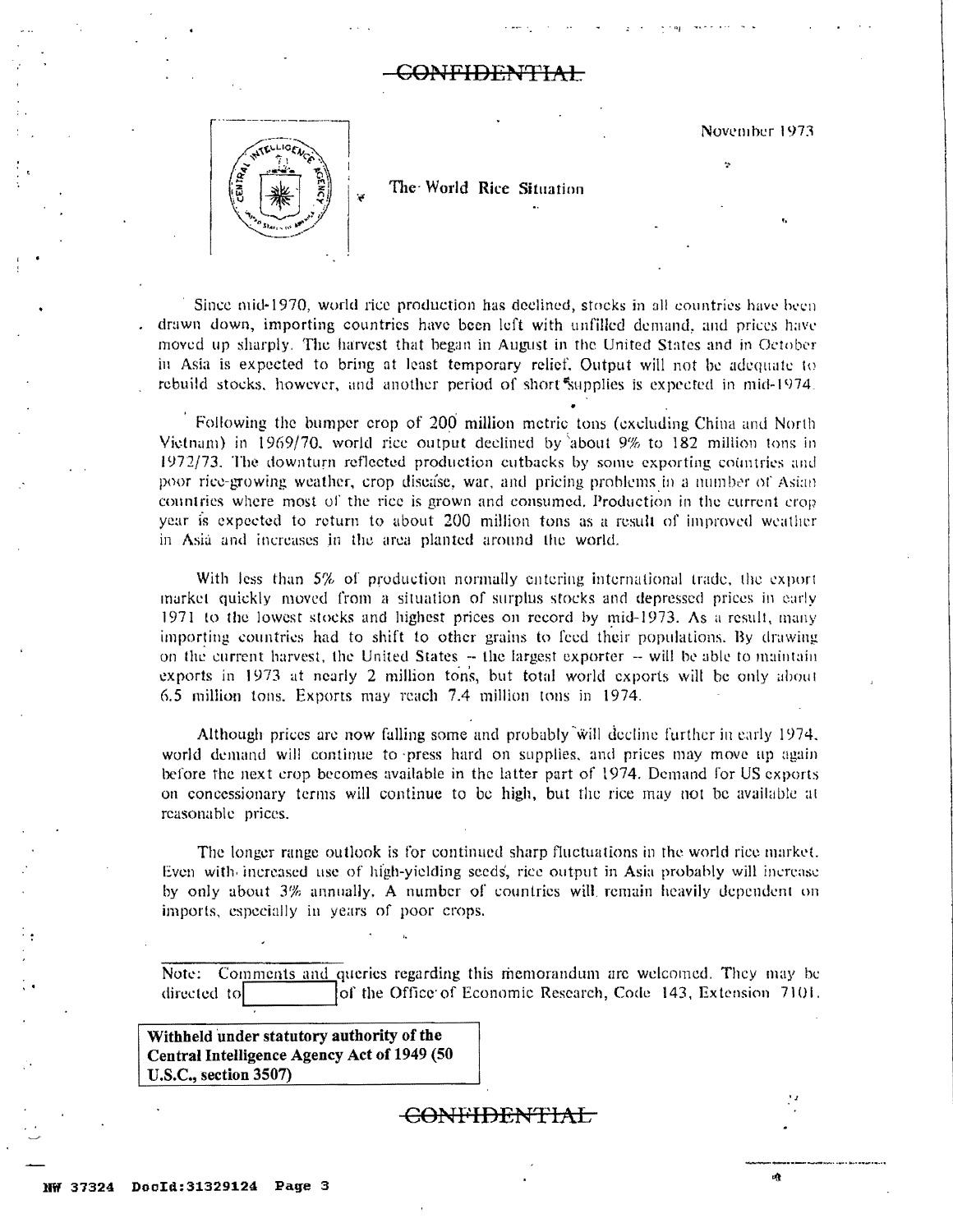#### **DISCUSSION**

### Introduction

Since mid-1972 a number of countries of Asia, where most of  $\mathbf{l}$ . the world's rice is grown and consumed, have been unable to buy the amounts of rice needed to feed their growing populations and curb steep increases in domestic prices. Tightness in the world rice market is the result of a decline in production during the past three years.

#### Production Trends in Recent Years

2. World rice production, excluding China and North Vietnam,<sup>1</sup> declined for three successive years following a peak output of about-200 million tons in 1969/70 (see Table 1). The first two years of the downtrend resulted from production cutbacks in the United States and Japan and poor weather, crop disease, war, and pricing problems in a number of Asian countries.<sup>2</sup> Last year, erratic and sparse rainfall across Asia. Africa, the Middle East, and South America caused a 6% drop in production. Recent trends in world production are indicated by the following indexes.

|            | Index $1969/70 = 100$             |       |                |  |
|------------|-----------------------------------|-------|----------------|--|
| ٠          | <b>United States</b><br>and Japan | Other | World<br>Total |  |
| 1970/71    | 88                                | 99    | 98             |  |
| $-1971/72$ | 78<br>x                           | 99    | 96             |  |
| 1972/73    | 84                                | 92    | 91             |  |

### Rice Trade and Prices

3. Most rice is consumed in the producing country; less than  $5\%$ of world output enters international trade. Therefore, even minor shifts in production or stock accumulation may have a large effect on trade. When production declines, demand for imports normally rises even though each country attempts to offset a crop shortfall by belt-tightening, drawing down stocks, and switching to other foodgrains. If exportable stocks have already

### **CONFIDENTIAL**

1

No reliable time series is available for China or North Vietnam. China produced an estimated T. 105 million to 110 million tons of paddy rice in crop year 1971/72. (Crop years begin on 1 August of the first stated year.

<sup>2.</sup> For details on production, stocks, exports, and prices during the 1960s and early 1970s, see ER 1M 72-169, The World Rice Shortage, December 1972, CONFIDENTIAL: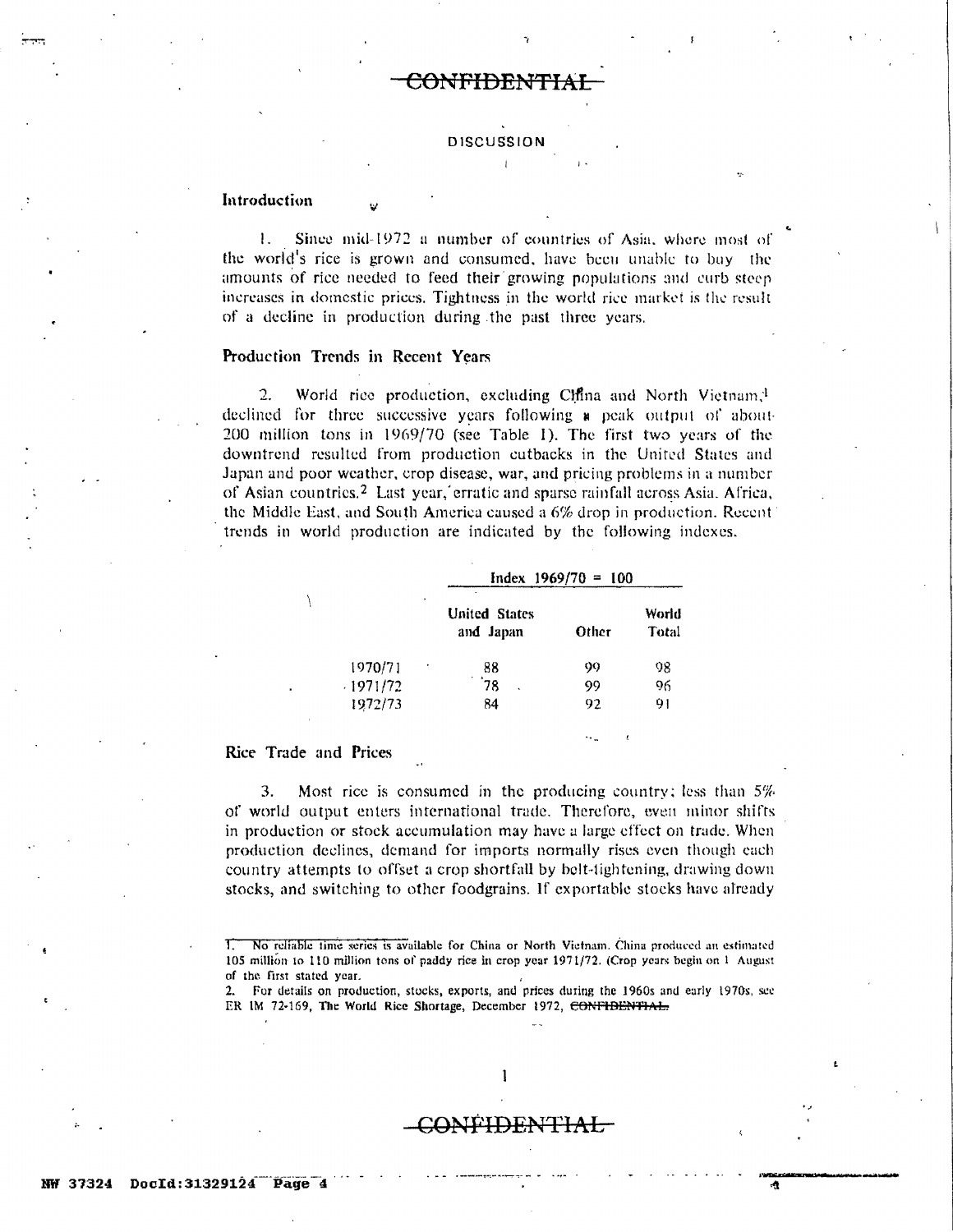#### Table 1

|                          | Ŧ       |         |         | <b>Million Metric Tons</b> |          |
|--------------------------|---------|---------|---------|----------------------------|----------|
|                          | 1969/70 | 1970/71 | 1971/72 | 1972/732                   | 1973/743 |
| World total <sup>4</sup> | 200     | 196     | 193     | 182                        | 200      |
| <b>United States</b>     | 4.1     | 3.8     | 3.9     | 3.9                        | 4.3      |
| Japan                    | 18.2    | 15.9    | 13.6    | 14.9                       | 15.3     |
| Major Asian producers    |         |         |         |                            |          |
| Thailand                 | 13.4    | 13.6    | 13.7    | 12.0                       | 14.0     |
| Bangladesh               | 18.2    | 16.7    | 15.0    | 15.0                       | 19.0     |
| Burma                    | 8.0     | 8.1     | 8.2     | 6.8                        | 8.0      |
| Cambodia                 | 3.8     | 3.8     | 2.7     | 1.0<br>c                   | 0.8      |
| India                    | 60.6    | 63.7    | 64.5    | 55.5                       | 65.0     |
| Indonesia                | 16.2    | 18.4    | 19.3    | 18.8                       | 19.0     |
| Pakistan                 | 3.5     | 3.2     | 3.4     | 3.5                        | 3.5      |
| Philippines              | 5.2     | 5.3     | 5.1     | 4.6                        | 5.3      |
| South Korea              | 5.5     | 5.6     | 5.8     | 5.3                        | 5.5      |
| South Vietnam            | 5.1     | 5.7     | 6.3     | 5.9                        | 6.1      |
| Taiwan                   | 3.0     | 2.9     | 2.7     | 3.1                        | 3.9      |
| Other                    | 35.2    | 29.3    | 28.8    | 31.7                       | 30.3     |

Paddy Rice Production, by Major Producers<sup>1</sup>

For crop years beginning 1 August of first-stated year. 1.

Preliminary. For a few countries, significant differences exist between the estimates published  $2<sup>1</sup>$ by the Department of Agriculture and information available from other sources. In general, however, the differences offset each other, resulting in a fairly close agreement regarding the world total. 3. Forecast, based mainly on information from US rice specialists, who toured Asia in September-October 1973, representing the rice industry and the Department of Agriculture, and from recent agricultural attache reports.

Excluding China and North Vietnam, for which reliable data are not available on an annual  $4.$ basis, Chinese production is estimated at 105 million to 110 million tons in 1971/72.

been drawn down, world prices can rise sharply. All of these elements were present in 1972, as the world rice market shifted from a condition of readily available supplies to one of shortages.

In 1970/71, surplus stocks in exporting countries depressed world 4. prices and brought special export efforts, including price cutting and sales with soft long-term loans. Exports increased from 6.8 million tons<sup>3</sup> in 1969

Although worldwide production data are available on a paddy rice and crop year basis, trade  $\overline{3}$ . data are available only for milled rice by calendar year. Milling rates vary from 0.60 to 0.75. An average rate of 0.65 may be used to convert to milled rice equivalents.

# :ONFIDENTIAL

÷.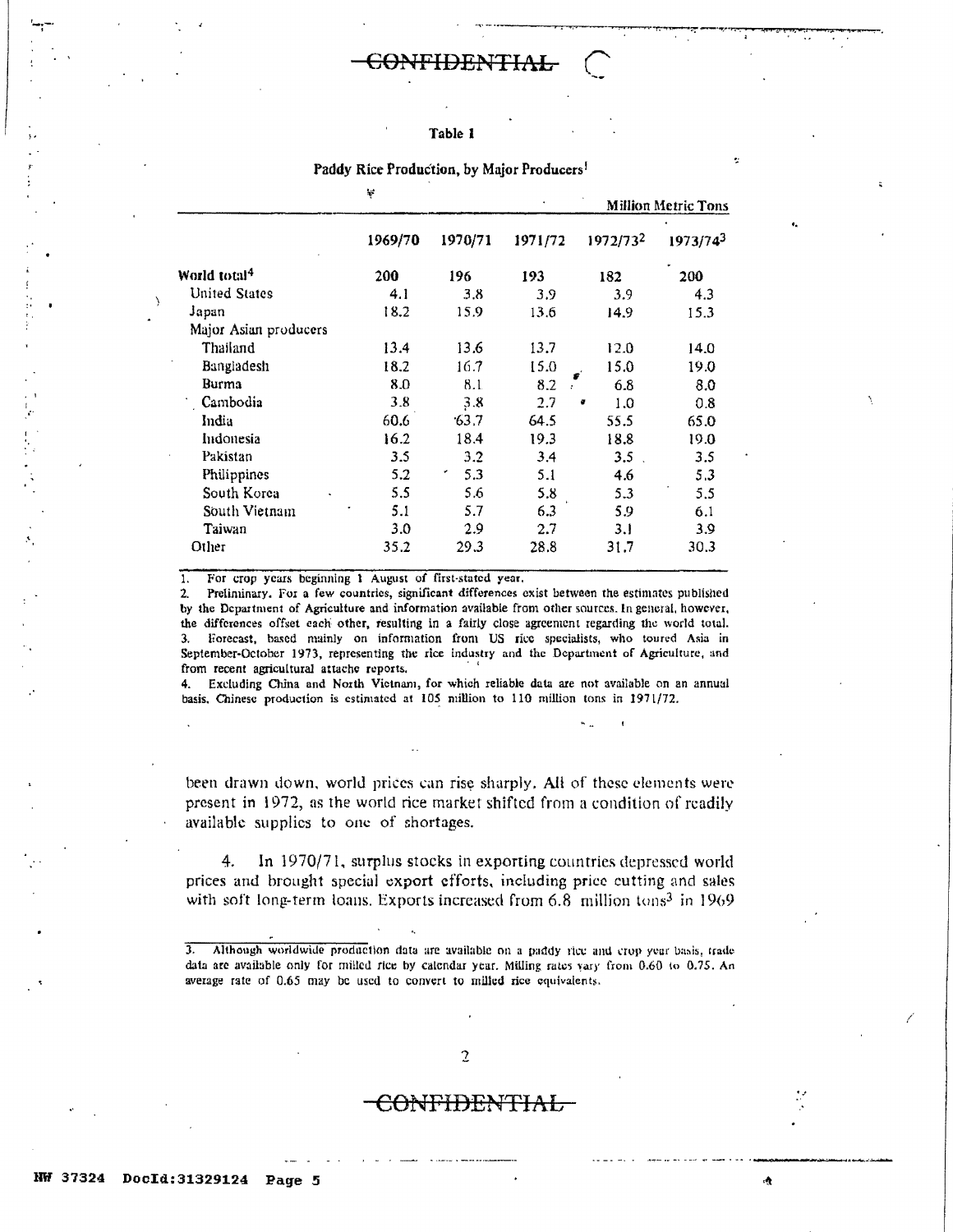to 7.8 million tons in 1971 (see Table 2). Some Asian countries took advantage of the low prices and easy credit to raise consumption, substituting rice for less preferred grains. South Korea, which had increased imports steadily singe 1965, imported more than 1 million tons in 1971.

#### Table 2

|               |        |                     |                             | Thousand Metric Tons |                   |
|---------------|--------|---------------------|-----------------------------|----------------------|-------------------|
|               | .1970  | 1971                | 1972 <sup>1</sup><br>c      | $.1973$ <sup>1</sup> | 1974 <sup>2</sup> |
| Total         | 7,561  | 7,801               | 8,300                       | 6,515                | 7,420             |
| Australia     | 111    | 186<br>$\mathbf{r}$ | 172                         | 190                  | 220               |
| Brazil        | 95     | 129                 | 149                         | 125                  |                   |
| Burma         | 719    | 800                 | 510                         | 100                  | 300               |
| China         | 935    | 745<br>٠            | 800                         | 900                  | 900               |
| Egypt         | 654    | 515                 | 456<br>J.                   | 350                  | 500               |
| Italy         | 347    | 438                 | 428                         | 200                  | 500               |
| Japan         | 630    | 900                 | 200<br>$\ddot{\phantom{0}}$ | 650                  | 200               |
| Pakistan      | 482    | . 467               | 300                         | 700                  | 600               |
| Thailand      | 1,062  | 1,576               | 2,076                       | 950                  | 1,600             |
| United States | 1,740. | 1,415               | 2,034                       | 1,950                | 2,000             |
| ×<br>Other    | 786    | 630                 | 1,175                       | 400                  | 600               |

#### World Exports of Milled Rice: by Country

1. Preliminary.

2. Forecast, based mainly on information from US rice specialists, who toured Asia in September-October 1973 representing the rice industry and the Department of Agriculture, and from recent agricultural attache reports.

Indonesia imported between 500,000 and 1 million tons each year during 1970-72. The Philippines, South Vietnam, and Cambodia increased imports. to offset production problems. The resulting trends in world exports and prices are indicated in Table 3.

5. The export situation changed rapidly in mid-1972. Surplus stocks had been liquidated, and prospects for the 1972/73 crop were poor. In the Northern Hemisphere, stocks are normally at their seasonal low from June or July until the new harvest begins  $-$  in August in the United States and a few months later in Asian countries. In mid-1972, Thailand, Burma, and Brazil temporarily restricted exports because of domestic shortages and steeply rising internal prices. Japan and Pakistan had only small quantities of poor-quality rice available for export in the last half of the year. By I August, the US carryover stock was down substantially, and much of

# CONFIDENTIAL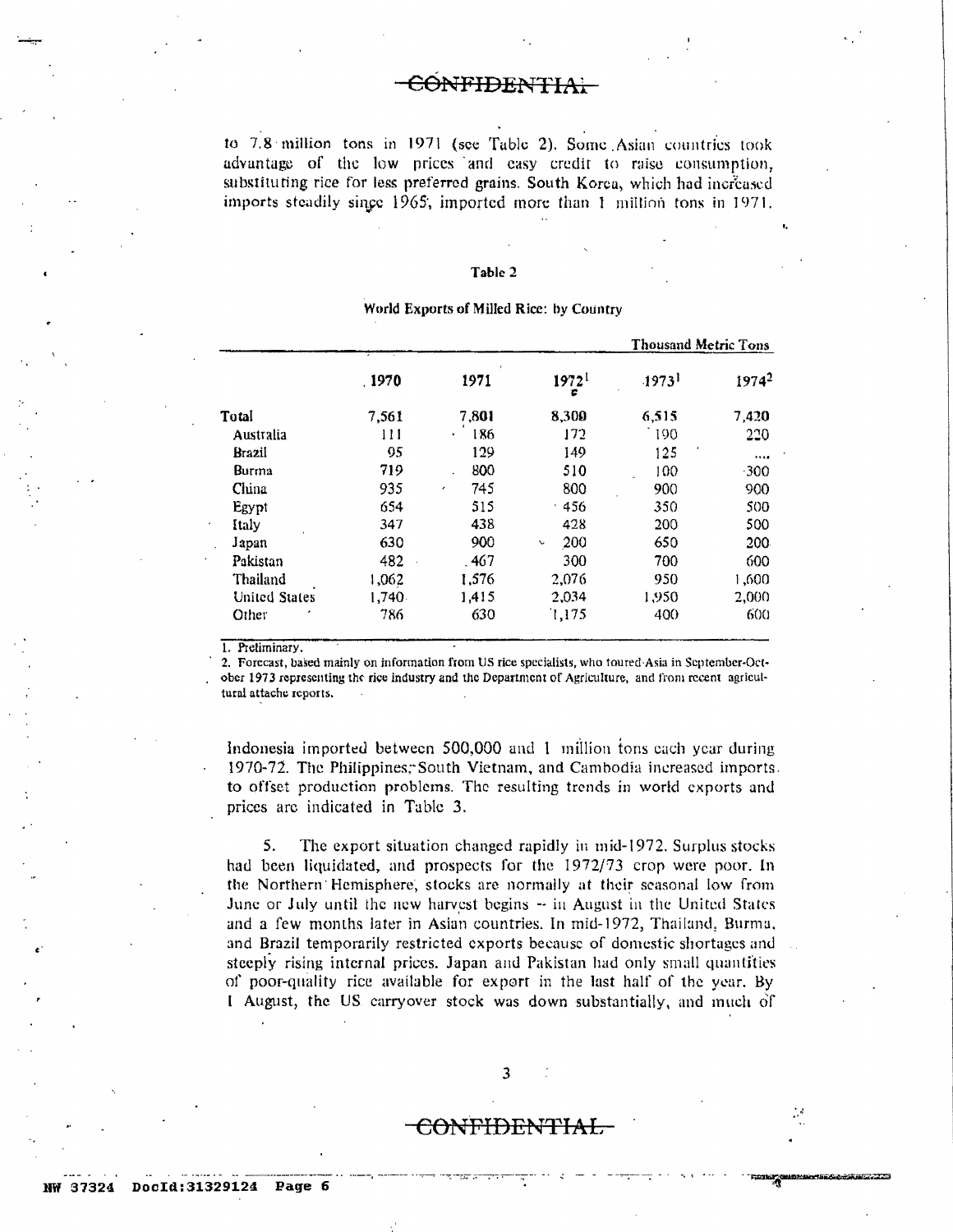# CONFIDENTIAL

### Table 3

|       | ۳                    | $1963 = 100$         |  |
|-------|----------------------|----------------------|--|
|       | <b>Export Volume</b> | <b>Average Price</b> |  |
| 1963  | 100                  | 100                  |  |
| 1964  | 104                  | 95                   |  |
| 1965  | 109                  | 95                   |  |
| 1966  | 103                  | 115                  |  |
| 1967  | 96                   | 154                  |  |
| 1968  | 88                   | 141                  |  |
| 1969  | 92                   | 130                  |  |
| 1970  | 103                  | $99 -$<br>٠.         |  |
| 1971  | 106                  | 89                   |  |
| 1972  | 113                  | 106                  |  |
| 19731 | 88<br>×              | 160                  |  |

Indexes of World Rice Exports and Prices

---

..

!.Estimated.

it-already was committed. Despite these problems, world exports reached a record level of about 8.3 million tons in 1972. A number of Asian countries nevertheless were left with unfilled requests and had to import other foodgrains instead of rice. By December 1972, export prices had increased nearly 50% compared with those of a year earlier (see Table 4).

#### Exports During 1973

6. Only some 6.5 million tons of rice will be exported this year. Export sales were small and sporadic from June until the US crop became available, and wholesale prices have increased by nearly 50% since l January (see Table 5). Thailand ceased quoting export prices in March and banned further large export commitments in June until the size of its 1973/74 crop could be determined. Limited rice exports were resumed in October, and price quotes for the winter harvest may be issued in November. Burma and Italy also banned exports to protect domestic markets. These three countries may account for the total decline of 1.8 million tons expected this year.

7. The United States is the only major exporter that ships much or the fall harvest before the end of the calendar year. The first part of the crop normnlly is available for export in September. As a result of this year's poor weather (which delayed both planting and harvesting) and low stocks, exports in August and September were held to  $150,000$  tons  $-$  about

# CONFIDENTIAL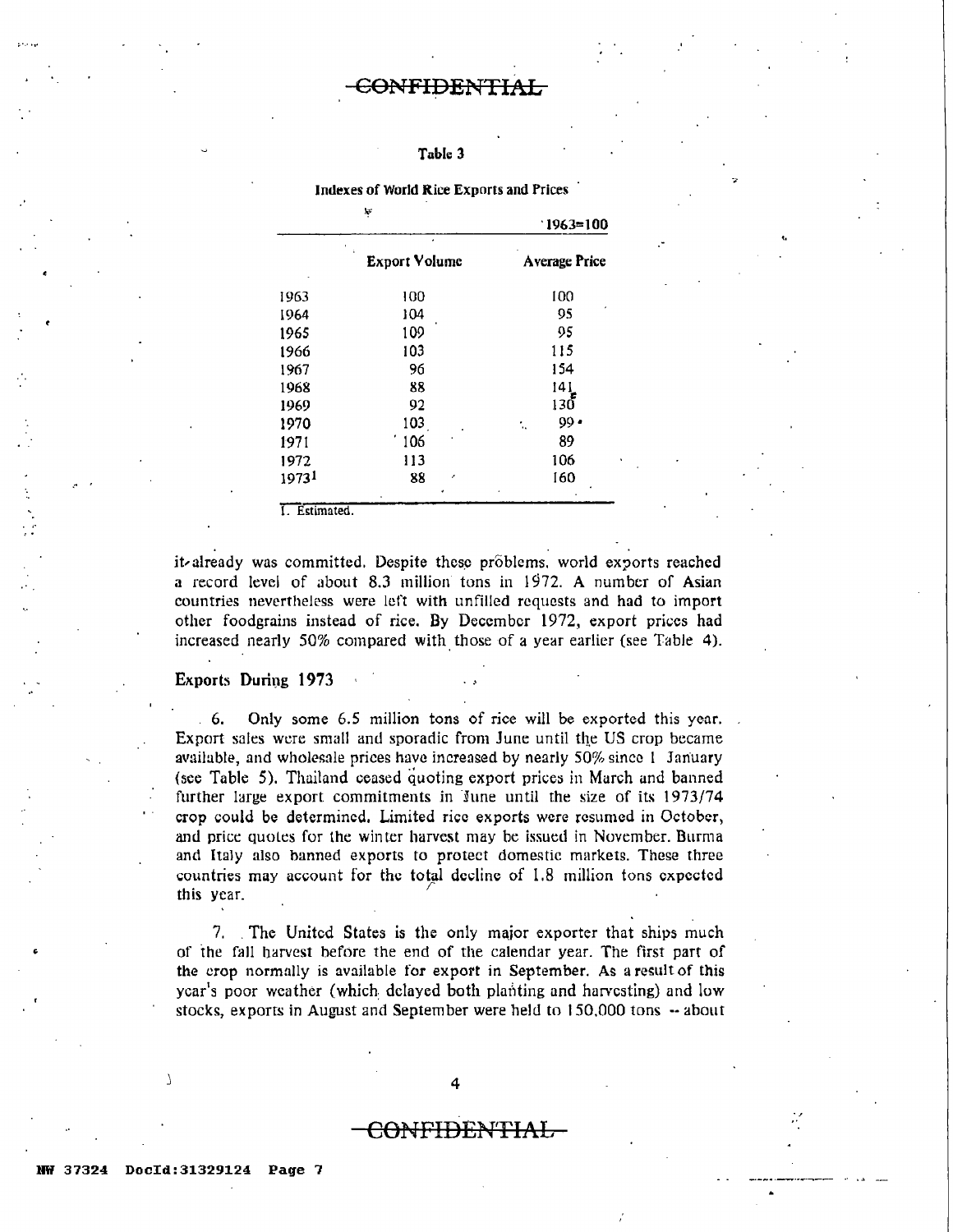#### Table 4

Thailand: Export Prices for Milled Rice!

|            | $k\in$ |        | $\mathbf{A}$<br>$\ddot{\phantom{1}}$ | <b>US \$ per Metric Ton</b> |                           |
|------------|--------|--------|--------------------------------------|-----------------------------|---------------------------|
|            | 1969   | 1970   | 1971                                 | 1972                        | 1973                      |
| January    | 181.20 | 154.20 | 139.20                               | 133.81                      | 191.50                    |
| February : | 178,80 | 151.20 | 125.10                               | 129.50                      | $-194.00$                 |
| March      | 185.28 | 143.04 | 115.20                               | 130.50                      | 208.052                   |
| April      | 183.60 | 139.20 | 112.80                               | 131.05                      | ÷۶                        |
| May        | 190.80 | 139.20 | 123.84                               | 135.35                      |                           |
| June       | 197.76 | 141.60 | 127.20                               | 135.35                      | a a ju                    |
| July       | 198.60 | 142.80 | 129.00                               | 147.35                      | Ť,                        |
| August     | 188.40 | 145.68 | 131.52                               | 171.00                      | $\mathbf{r}$              |
| September  | 186.68 | 142.20 | 136.20                               | 166.20                      |                           |
| October    | 185.40 | 142.50 | 133.80                               | 170.90                      | ţ,                        |
| November   | 186.00 | 141.60 | 130.80                               | 178,00                      |                           |
| December   | 178.56 | 138.00 | 127.80                               | 188.80                      | $\bullet$<br>$\mathbf{r}$ |

1. Prices relate to first-quality Thal white rice (5% brokens), which is traditionally used to indicate world price trends. The data are for the end of the month. The prices are f.o.b. Bangkok. 2. Thailand suspended price quotations on 5 March 1973.

## Table 5

#### United States: Wholesale Price for Milled Rice<sup>1</sup> e<br>S

 $\mathbb{R}^3$ 

|                 | $\cdot$ 4                         |              | US \$ per Metric Ton |  |
|-----------------|-----------------------------------|--------------|----------------------|--|
|                 | 1971                              | 1972         | 1973                 |  |
| Monthly average | $\bullet$<br>191<br>$\mathcal{A}$ | 2167         | $330^2$              |  |
| January         | 190<br>$\cdot$                    | 196          | 284                  |  |
| February        | 190                               | 196          | 284                  |  |
| March           | 190.                              | 196          | 284                  |  |
| April           | 190                               | 196          | 337                  |  |
| May             | 185                               | 201          | 337                  |  |
| June            | 192                               | 201          | 337                  |  |
| July            | 192                               | 201          | 337                  |  |
| August          | 192                               | 201          | 359                  |  |
| September       | 192                               | 220          | 408                  |  |
| October         | 192<br>×.                         | 231<br>تخوير |                      |  |
| November        | 192                               | 276          |                      |  |
| December        | 196                               | 276          |                      |  |

HDENTIAL

<del>COI</del>

1. Price in New Orleans market.

2. January-September average.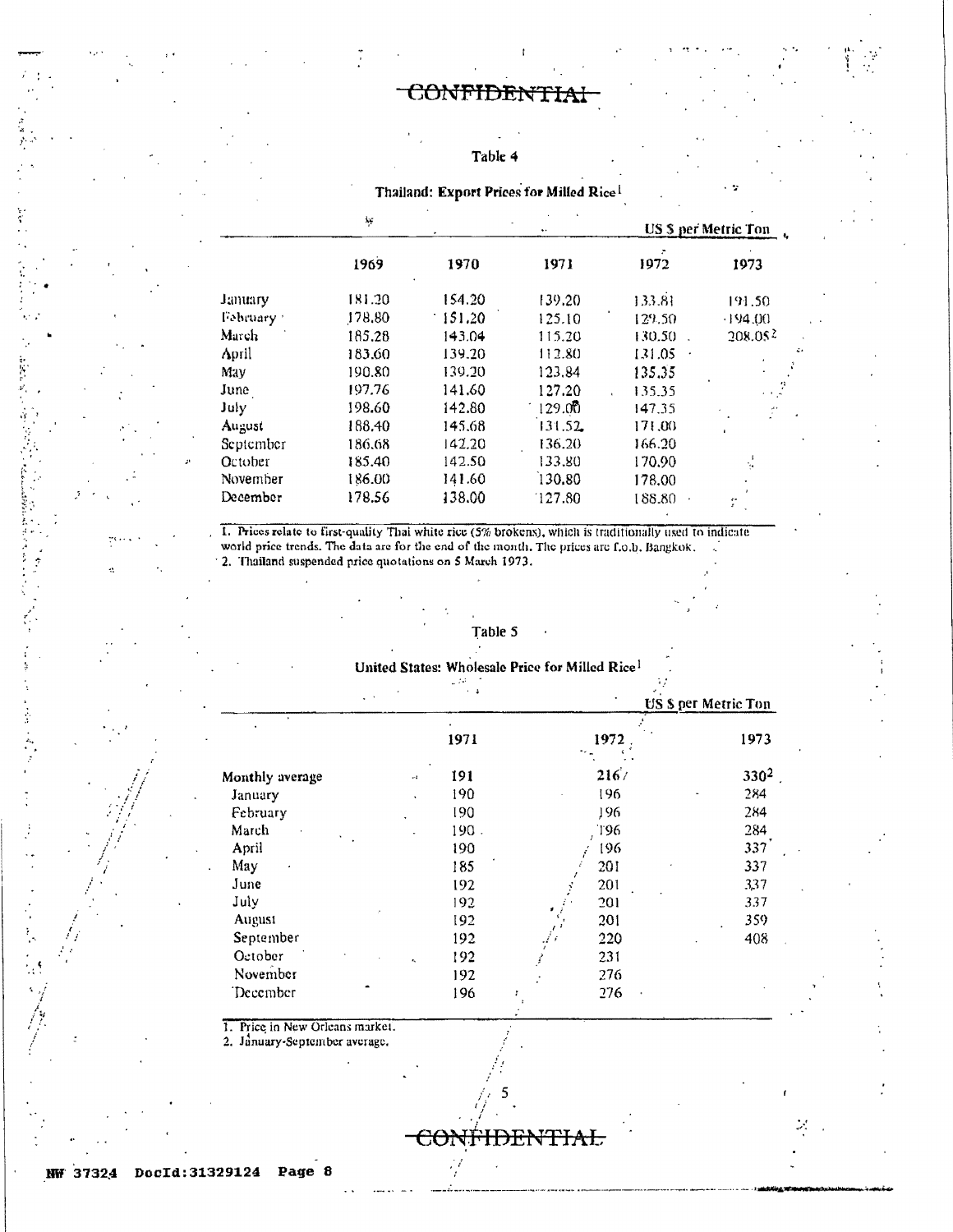# <del>CONTIDE!</del>

.,, '

..

.,. .~

40% less than last year. Shipments are expected to move rapidly during the last quarter, and the 1973 volume should approach the 2.0 million tons exported in 1972. Export prices appear to have peaked in October. Both US domestic and export sales were brisk in late October and early November at slightly reduced prices. Prices are expected to decline further when the Thai crop comes on the market later this year.

### Current Crop Outlook and 1974 Trade Prospects

8. The 1973/74 rice erop is expected to be excellent, probably equaling the previous record (see Table 1). Monsoon rains in Asia were favorable; acreage was expanded in most countries; summer Hoods and typhoons caused only limited damage; and harvesting, although just getting under way in southern Asia, is progressing well. Output of all major Asian producers except Japan and Cambodia is expected to about equal or exceed 1969/70 levels. Although Jupan did not expand acreage this year, output increased because of higher yields. The rice crop in Pakistan was not damaged as much by the September floods as was first expected. US farmers were permitted to expand acreage by  $20\%$  this year, but production is not expected to increase to the same extent. The generally late spring and storm damage in the southern growing areas during September reduced the crop, according to the Department of Agriculture's l November estimate, to 4.3 million tons, a 12% increase over last year's harvest. 1taly is harvesting about 1.0 million tons, a 10% increase over last year's, and other countries that contribute to the export market are expected to have normal crops on the average.

9. Larger crops will mean a more comfortable supply situation in a number of Asian countries during the early part of 1974, but more than one good crop will be required to replenish stocks because demand will continue strong.. By mid-1974, supplies may become tight and prices high again, although the shortage is not likely to be as severe as it was this year. Estimated exports in 1974 will be about 7.4 million tons, up by nearly I million tons from 1973, but still considerably below the 1972 high (see Table 2). This level will not allow importing countries to obtain all they want for current consumption and stock rebuilding. South Korea, the Philippines, Indonesia, South Vietnam, Cambodia, and Bangladesh will want more rice than is likely to be available to them.

10. Of the approximately 2 million tons available for export from the US crop, about 600,000 tons probably will be shipped under the PL-480 program, mainly to South. Vietnam and Cambodia. PL-480 exports were 1.3 million tons from the  $1971/72$  crop and 940,000 tons from last year's crop. Because of a legal restriction that prohibits disruption of the commcrciul market by PL-480 shipments, there is still some question as

# GONFIDENTIAL

•.  $\mathbf{k}$  .  $\mathbf{r}$ 

.,.

ነ<br>" ,<br>.

,,

 $\mathcal{L}$